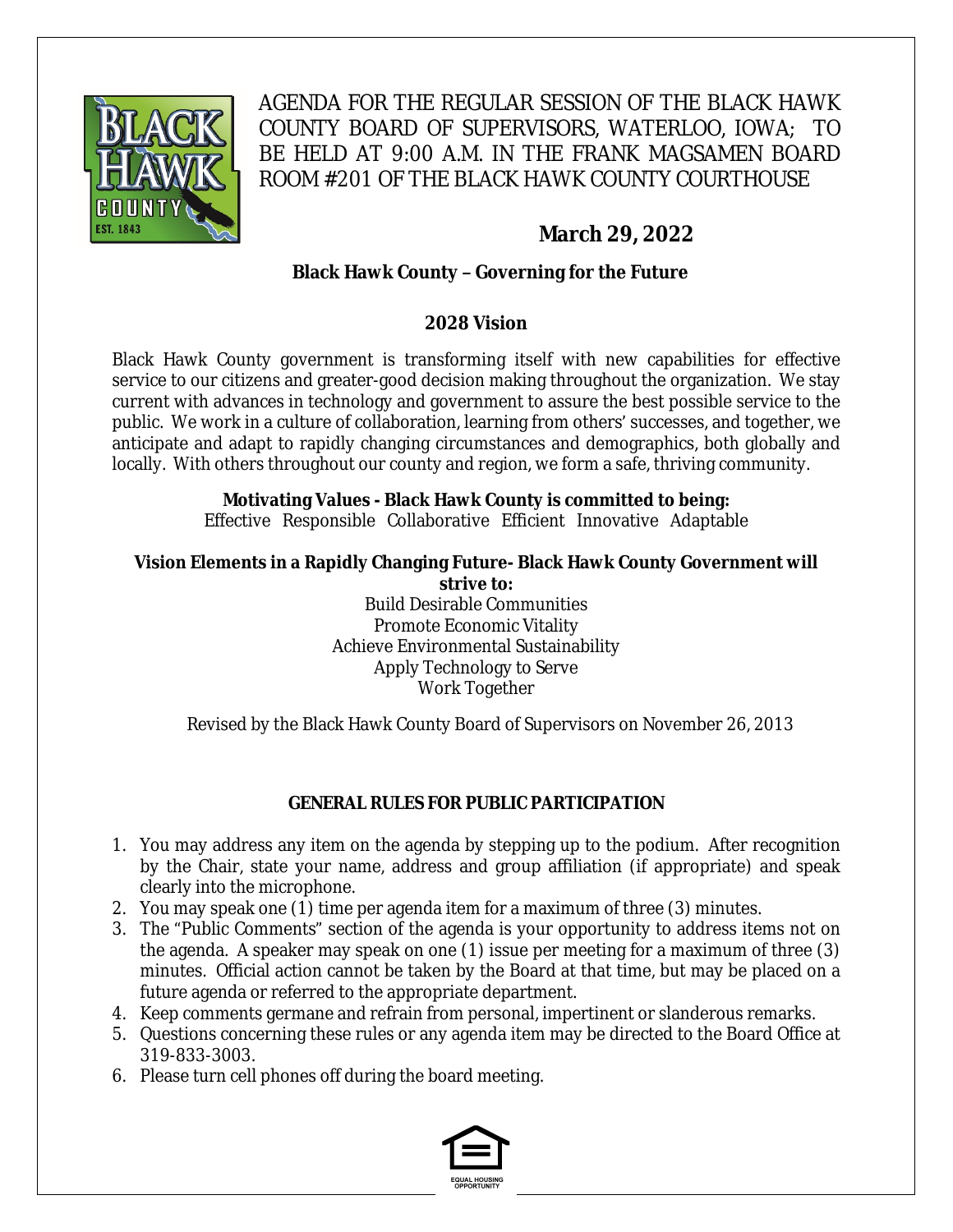Black Hawk County is inviting you to a scheduled Zoom meeting.

Join Zoom Meeting: [https://us02web.zoom.us/j/84592896172?pwd=cDQ2ajk1aHhWWHhnNW12WUw1SDBIZz09](https://gcc02.safelinks.protection.outlook.com/?url=https%3A%2F%2Fus02web.zoom.us%2Fj%2F84592896172%3Fpwd%3DcDQ2ajk1aHhWWHhnNW12WUw1SDBIZz09&data=04%7C01%7Ckzwanziger%40blackhawkcounty.iowa.gov%7C8e52c16a4d714069829a08da0cc9c292%7C9960f5b6faae4bb3a122c43aceeaa06d%7C0%7C0%7C637836357962590621%7CUnknown%7CTWFpbGZsb3d8eyJWIjoiMC4wLjAwMDAiLCJQIjoiV2luMzIiLCJBTiI6Ik1haWwiLCJXVCI6Mn0%3D%7C3000&sdata=mzWtQ1wbq1rkD0RsbirO%2BFXt8hOSDeLnvehgq9MWVDo%3D&reserved=0) Meeting ID: 845 9289 6172 Passcode: 677879

> Dial by your location +1 646 558 8656 US (New York) +1 301 715 8592 US (Washington DC) +1 312 626 6799 US (Chicago) +1 669 900 9128 US (San Jose) +1 253 215 8782 US (Tacoma) +1 346 248 7799 US (Houston) Find your local number: [https://us02web.zoom.us/u/kbXxpjx7t1](https://gcc02.safelinks.protection.outlook.com/?url=https%3A%2F%2Fus02web.zoom.us%2Fu%2FkbXxpjx7t1&data=04%7C01%7Ckzwanziger%40blackhawkcounty.iowa.gov%7C8e52c16a4d714069829a08da0cc9c292%7C9960f5b6faae4bb3a122c43aceeaa06d%7C0%7C0%7C637836357962590621%7CUnknown%7CTWFpbGZsb3d8eyJWIjoiMC4wLjAwMDAiLCJQIjoiV2luMzIiLCJBTiI6Ik1haWwiLCJXVCI6Mn0%3D%7C3000&sdata=n73BLqBQpJRLg5CXqBCr7jftaGXrh%2BWFwpgW9WcQy2g%3D&reserved=0)

# **ROLL CALL**

# **MOMENT OF SILENCE – To Reflect on Actions**

#### **PLEDGE OF ALLEGIANCE**

**1. AGENDA RECEIVED AS PROPOSED OR AS AMENDED**

#### **2. PUBLIC COMMENTS**

#### **3. CLAIMS AND PAYMENTS**

A. Resolution **–** that the Board of Supervisors APPROVE EXPENDITURES, and that the County Auditor be authorized and directed to ISSUE CHECKS, against the various settlement of such claims as allowed.

#### **4. PRESENTATION**

A. 2030 Vision Plan – Mayor Quentin Hart

# **5. RECEIVE PROJECT UPDATES FROM DEPARTMENT HEADS/ELECTED OFFICIALS**

**6. MINUTES APPROVED –** March 22, 2022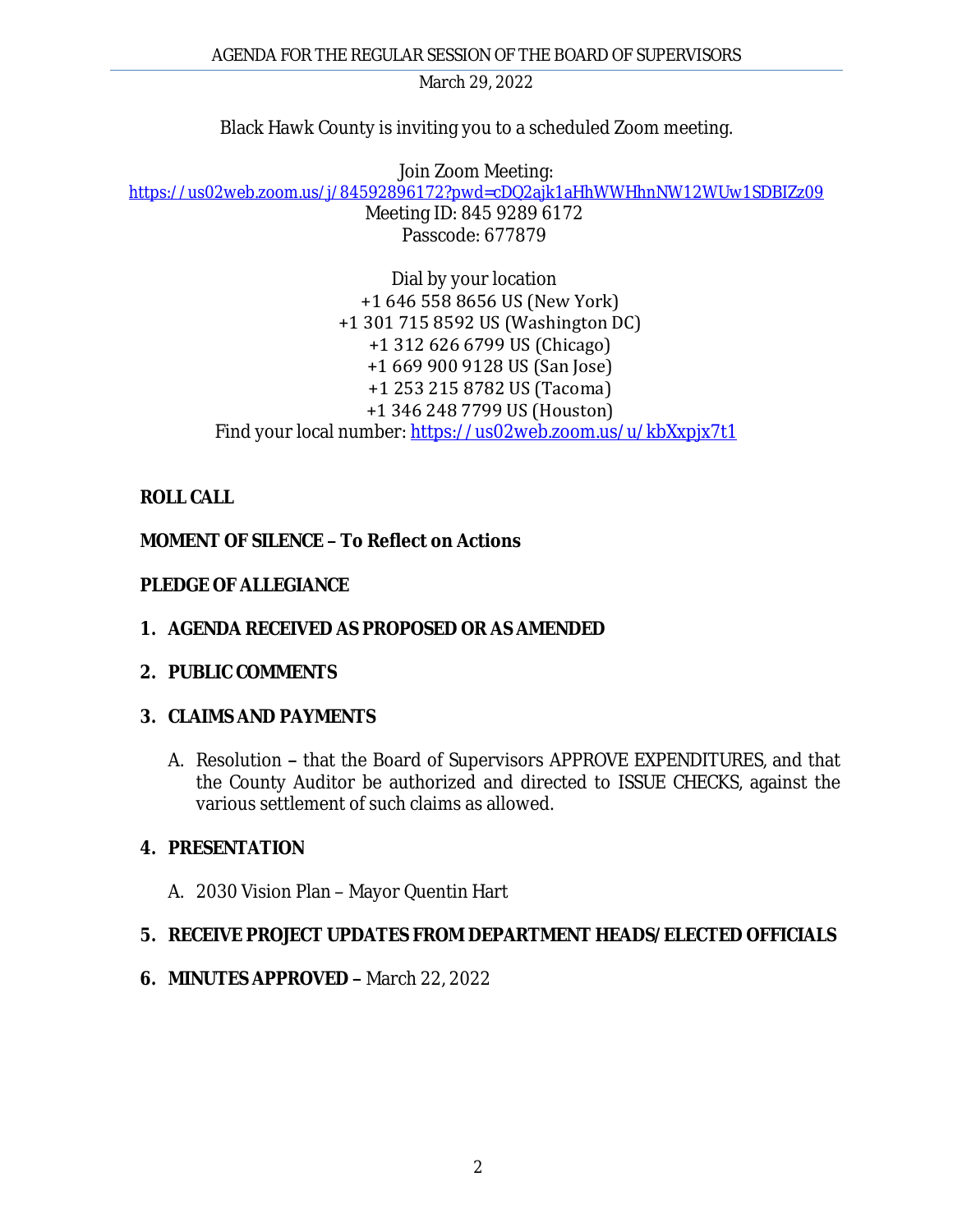#### **7. CONSENT AGENDA**

The following items will be acted upon by voice vote on a single **RESOLUTION**, without separate discussion, unless someone from the board or the public requests that a specific item be considered separately.

#### A. TO APPROVE, RECEIVE, PLACE ON FILE WITH THE COUNTY AUDITOR

- 1. The Board of Supervisors APPROVE INTERGOVERNMENTAL JOURNAL ENTRIES, and that the County Auditor be authorized and directed to TRANSFER monies within the various funds as submitted.
- B. TO APPROVE AND DIRECT THE CHAIR TO SIGN
	- 1. The AGREEMENT between Black Hawk County, and Connor Horn, employee, effective February 28th 2022, for consideration of law enforcement training provided by Black Hawk County and reimbursement for same if employment terminates.

# **8. REPORTS**

A. UPDATES – Ben Delagardelle d/b/a Urban Services, Inc. RE: Washburn Sanitary Sewer

# **9. CONTRACTS AND AGREEMENTS**

A. Resolution – that the LOWEST RESPONSIBLE BID received from American Pavement Solutions, Inc. of Green Bay, WI, for Fiscal Year 2023 Crack Sealing Maintenance, project number L-7723, in various locations throughout the county with a bid of \$76,974.92 (Engineer's Estimate \$124,810.00) be awarded, as recommended by Catherine Nicholas, County Engineer.

| Name:                             | Location:            | Total Bid:   |
|-----------------------------------|----------------------|--------------|
| Denco Highway Construction Corp.  | Mingo, Iowa          | \$115,444.20 |
| American Pavement Solutions, Inc. | Green Bay, Wisconsin | \$76,974.92  |
| <b>Kluesner Construction</b>      | Farley, Iowa         | \$110,965.00 |

B. Resolution – that the LOWEST REASONABLE BID received from Murphy Tractor & Equipment Inc. of Waterloo, Iowa (bid opening March 22, 2022, 9:07 a.m.) for the fiscal year 2023 purchase of two (2) Motor Graders for the Black Hawk County Secondary Roads Department with a bid of \$758,000.00 be approved as recommended by Catherine Nicholas, County Engineer.

| Name:                                         | Location:                                       | Final Cost (after trade-in): |
|-----------------------------------------------|-------------------------------------------------|------------------------------|
| Altorfer, Inc.                                | $\vert$ Cedar Rapids, Iowa $\vert$ \$892,414.00 |                              |
| Murphy Tractor and Equipment   Waterloo, Iowa |                                                 | \$758,000.00                 |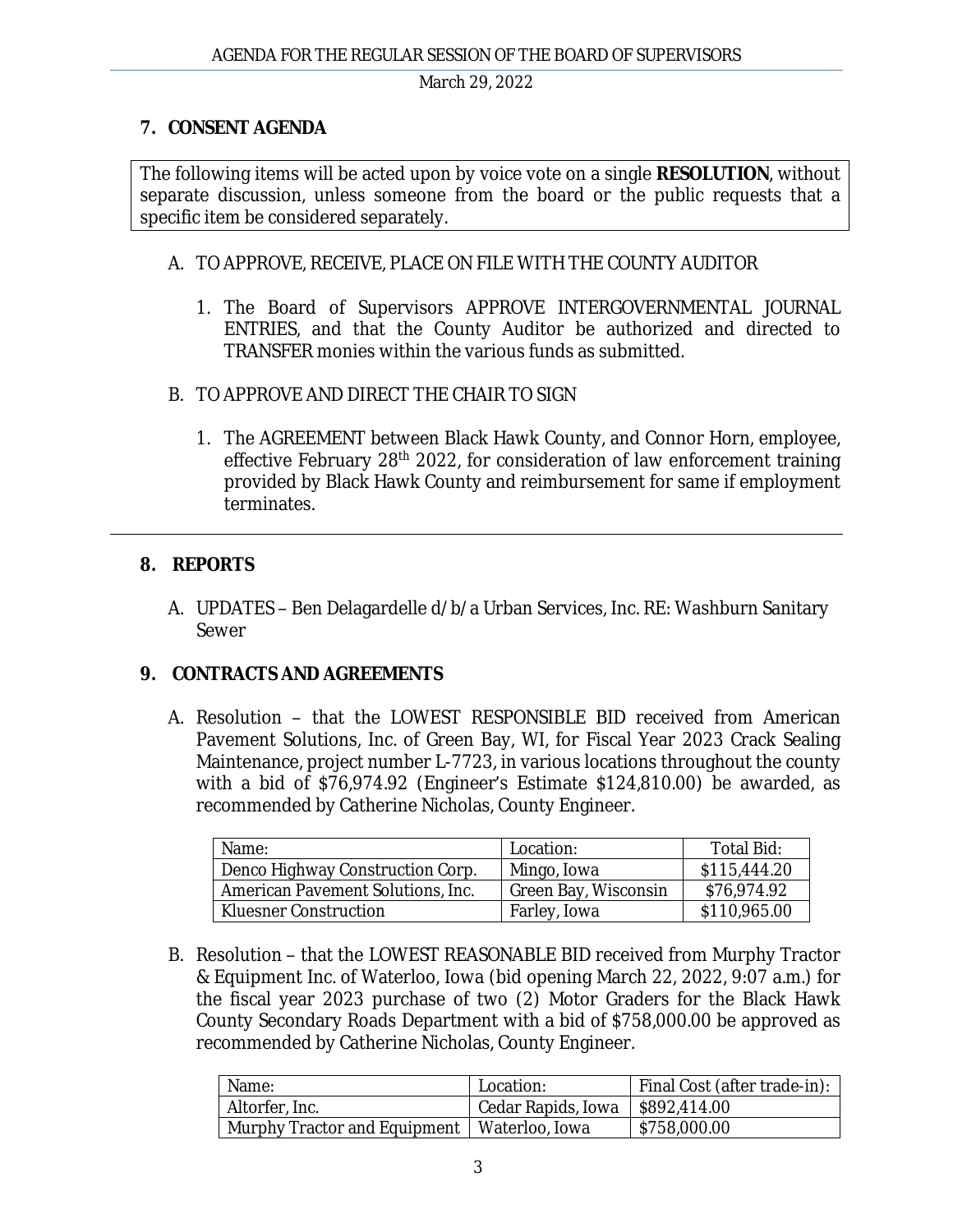- A. Resolution that the CONTRACT between Black Hawk County and Manatt's Inc. of Brooklyn, Iowa (letting held March 8, 2022 at 9:05 a.m.) for project L-7523 fiscal year 2023 Seal Coating in various locations throughout the County with a total bid of \$92,058.50 (Completion Date: October 7, 2021; Liquidated Damages: \$800 per day) be approved and direct the Chair to sign for same and to receive and place on file the Contractor's Bond and Certificate of Insurance as recommended by Catherine Nicholas, County Engineer.
- B. Resolution that the CONTRACT between Black Hawk County and Origin Design Co. of Dubuque, Iowa for bridge inspections and bridge load ratings in the total amount of \$38,000.00 be approved, subject to the contract revisions by the Assistant County Attorney, and direct the Chair to sign for same as recommended by Catherine Nicholas, County Engineer.

#### **10. OTHER BUSINESS**

- A. Motion that the GROUNDS USE REQUEST for Hawkeye Community College to use the Black Hawk County Courthouse parking lot on Saturday, April 9th 2022, for a Forklift Training and Certification be approved and to receive and place on file the Certificate of Insurance for same and direct the Chair to sign the permission letter for same.
- B. Resolution that the EMERGENCY REPAIR for one of three boilers at the Courthouse, work performed by WBC Mechanical, Waterloo, IA, in amount of \$4,296.46 be approved as recommended by Rory Geving, Maintenance Superintendent.
- C. Resolution that the TAX SALE CERTIFICATE ASSIGNMENT for one (1) building located at 410 Mobile St (Parcel 8913-24-478-011) in Waterloo, Iowa, pursuant to §446.31 of the Code of Iowa be approved and said Certificate of Purchase of Tax sale be assigned to 112 Randolph, LLC as recommended by Rita Schmidt, County Treasurer.
- D. Resolution that the COMPROMISE offered in the amount of \$2,000.00 by 112 Randolph, LLC on taxes owed for one (1) building located at 410 Mobile St (Parcel 8913-24-478-011) in Waterloo, Iowa be approved.
- E. Resolution that the TAX SALE CERTIFICATE ASSIGNMENT for a piece of land with a building on it (Parcel 9011-29-201-007) near Dunkerton, IA, pursuant to §446.31 of the Code of Iowa be approved and said Certificate of Purchase of Tax sale be assigned to 112 Randolph, LLC as recommended by Rita Schmidt, County Treasurer.
- F. Resolution that the COMPROMISE offered in the amount of \$1,000.00 by 112 Randolph, LLC on taxes owed for a piece of land with a building on it (Parcel 9011-29-201-007) near Dunkerton, Iowa be approved.